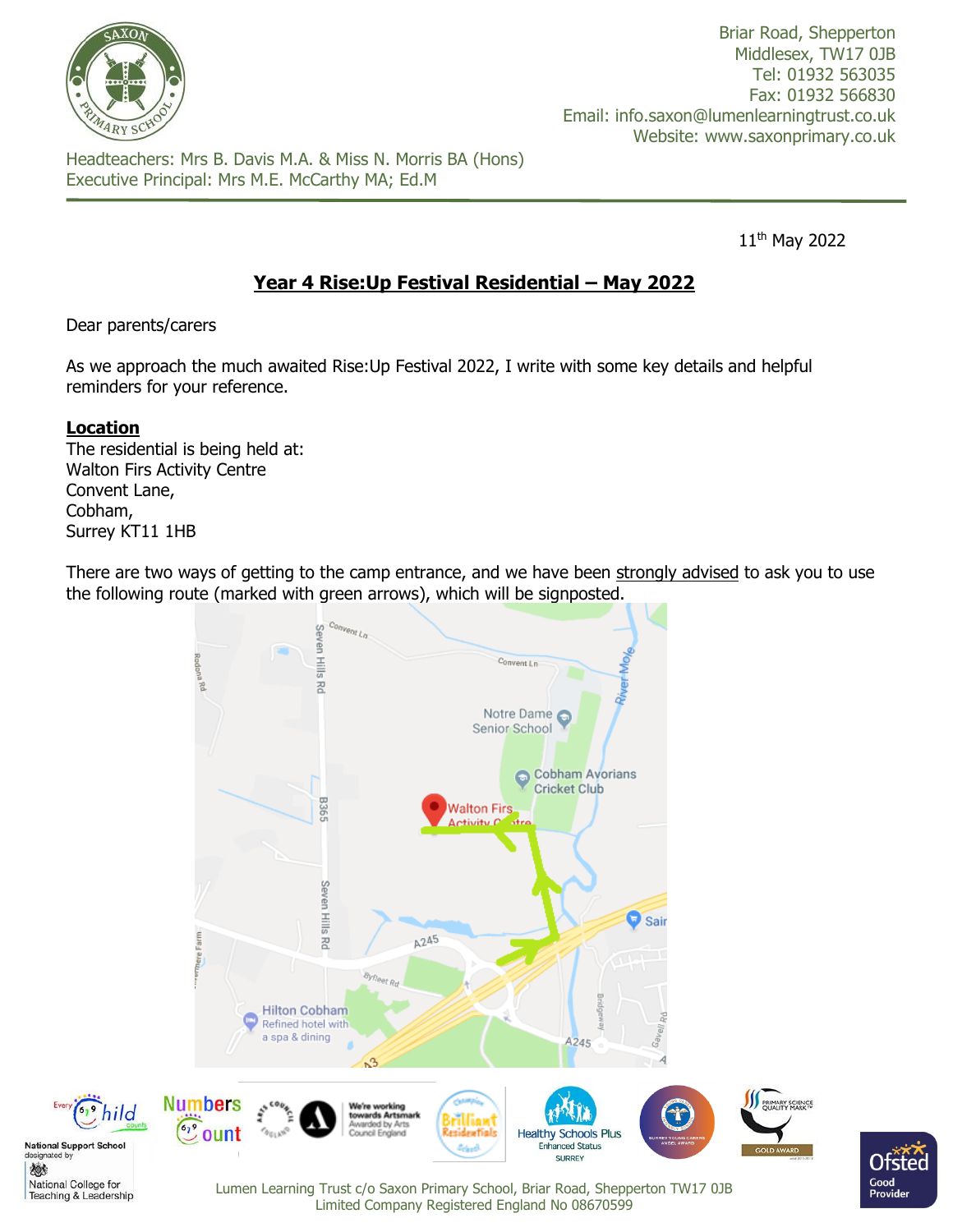From the roundabout over the A3, proceed towards Cobham and take the first left. This will be signposted for the Rise:Up festival but you will also see a large sign for Notre Dame School. If you find yourself at the Sainsburys roundabout, you've gone too far.

### **Dropping off – Monday 16th May**

There is a large window for dropping off children. This is to support in managing the traffic in and out of the Walton Firs site during these times. Where possible, please drop within these timeframes:

### • **Saxon – 6.10-6.40pm**

On arrival at the site, you will be directed to the main drop off area where you will see school staff. Staff can be given any medicines or information and will then escort the children to the main site. Although Walton Firs can accommodate large amounts of traffic, for the safety and smooth running of the event, please drop off children and leave as efficiently as possible.

The children will receive a 'grab and go' style supper upon arrival but we recommend that they have had something more substantial at home before heading to the festival.

#### **Emergencies**

In case of an emergency, please call the Saxon mobile on the following number 07395115718. Please be mindful that this number is only to be used in an emergency and not to make general enquiries.

#### **Medical**

We should have any medicines needed before the residential where possible. If there are any medicines needed for the duration which are not on the medical forms, please hand them in to the staff upon arrival, clearly stating what the medicine is for and the dosage (in writing). All containers must be named.

### **Collection – Wednesday 18th May**

Children can be collected between the following times. Where possible, please collect within these timeframes:

### • **Saxon – 2.55-3.25pm**

Please park sensitively to others. The children will be with Saxon staff near the carpark ready for collection. If it has been a wet residential, we would advise bringing a plastic bag for any damp items.

# **Kit list**

### What to bring:

- 2 sets of comfortable and practical clothing including:
	- $\triangleright$  T-shirts and long-sleeved tops
	- ➢ Fleeces/sweatshirts/hoodies
	- ➢ Shorts/long trousers/leggings (jeans not advised)
	- $\triangleright$  Please ensure your child has clothes to suit a range of weather conditions
- 4 sets of underwear and additional spares if required
- 4 pairs of socks and additional spares if required
- Waterproof jacket (eg. cagoule or anorak)
- 1 pair of sensible activity shoes (eg. trainers) plus a spare pair
- Wellington boots/waterproof shoes
- 1 set of warm nightclothes and spares if required
- 1 towel, shampoo, shower gel/soap, toothbrush & toothpaste
- 1 pair of flip flops